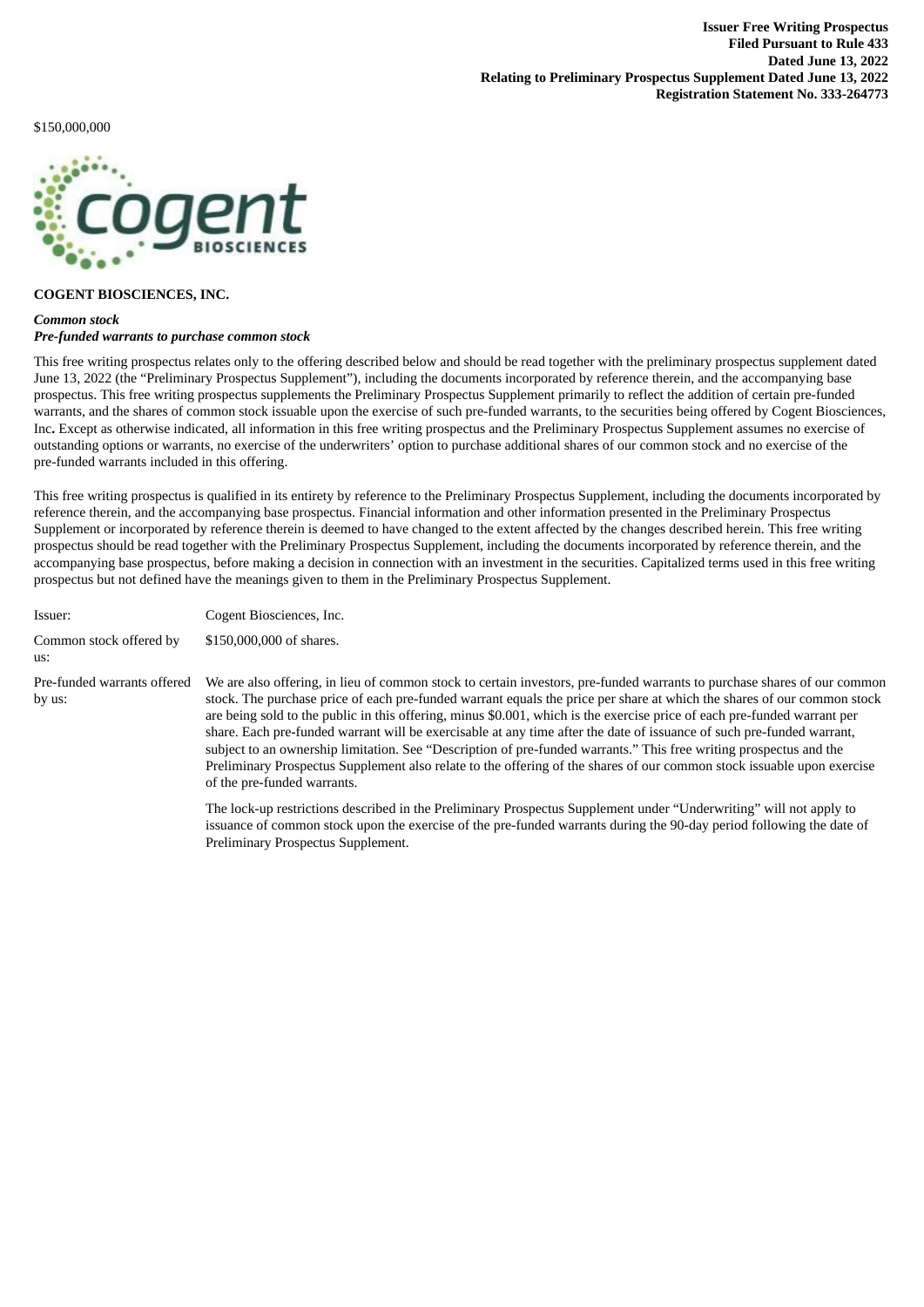| Underwriters' option to<br>purchase<br>additional shares: | We have granted the underwriters an option, for a period of 30 days, to purchase additional shares of our common stock.<br>The number of shares subject to the underwriters' option equals 15% of the total number of shares of common stock we<br>are offering plus the shares of common stock underlying the pre-funded warrants.                                                                                                                                                                                                                                                                                                                                                                                                                                                                                                                                                                               |
|-----------------------------------------------------------|-------------------------------------------------------------------------------------------------------------------------------------------------------------------------------------------------------------------------------------------------------------------------------------------------------------------------------------------------------------------------------------------------------------------------------------------------------------------------------------------------------------------------------------------------------------------------------------------------------------------------------------------------------------------------------------------------------------------------------------------------------------------------------------------------------------------------------------------------------------------------------------------------------------------|
| Dilution:                                                 | We present dilution on a pro forma as-adjusted basis to give effect to (i) the assumed conversion of all outstanding<br>shares of our Series A Preferred Stock and (ii) our receipt of the estimated net proceeds from the sale of shares of our<br>common stock and pre-funded warrants to purchase shares of our common stock in this offering, based on the public<br>offering price of \$ per share of common stock and \$ per pre-funded warrant (which equals the public offering price per<br>share of the common stock less the \$0.01 per share exercise price of each such pre-funded warrant) (and excluding<br>shares of common stock issued and any proceeds received upon exercise of the pre-funded warrants or any resulting<br>accounting associated with the pre-funded warrants), after deducting the underwriting discounts and commissions and<br>estimated offering expenses payable by us. |
|                                                           | On a pro forma as-adjusted basis, our as-adjusted net tangible book value as of March 31, 2022 would have been \$<br>per share of common stock. This represents an immediate increase in pro forma as-adjusted net<br>million, or \$<br>per share of common stock and immediate dilution in pro forma<br>tangible book value to existing stockholders of \$<br>as-adjusted net tangible book value to purchasers of shares of common stock in this offering of \$<br>per share of<br>common stock.                                                                                                                                                                                                                                                                                                                                                                                                                |
| Listing:                                                  | Shares of our common stock are listed on the Nasdaq Global Select Market, or Nasdaq, under the symbol "COGT." We<br>do not intend to list the pre-funded warrants on Nasdaq, any other nationally recognized securities exchange or any<br>other nationally recognized trading system.                                                                                                                                                                                                                                                                                                                                                                                                                                                                                                                                                                                                                            |

## **Risk Factors**

# *There is no public market for the pre-funded warrants in this offering.*

There is no established public trading market for the pre-funded warrants being offered in this offering, and we do not expect a market to develop. In addition, we do not intend to apply for listing of the pre-funded warrants on any national securities exchange or other nationally recognized trading system. Without an active market, the liquidity of the pre-funded warrants will be limited.

# Any holder of the pre-funded warrants will have no rights as a common stockholder until such holder exercises its pre-funded warrant and acquires *our common stock.*

Until the holder of each pre-funded warrants exercise its pre-funded warrant and acquires shares of our common stock, such holder will have no rights with respect to the shares of our common stock underlying such pre-funded warrant. Upon exercise of their respective pre-funded warrant, the holder will be entitled to exercise the rights of a common stockholder only as to matters for which the record date occurs after the exercise date.

2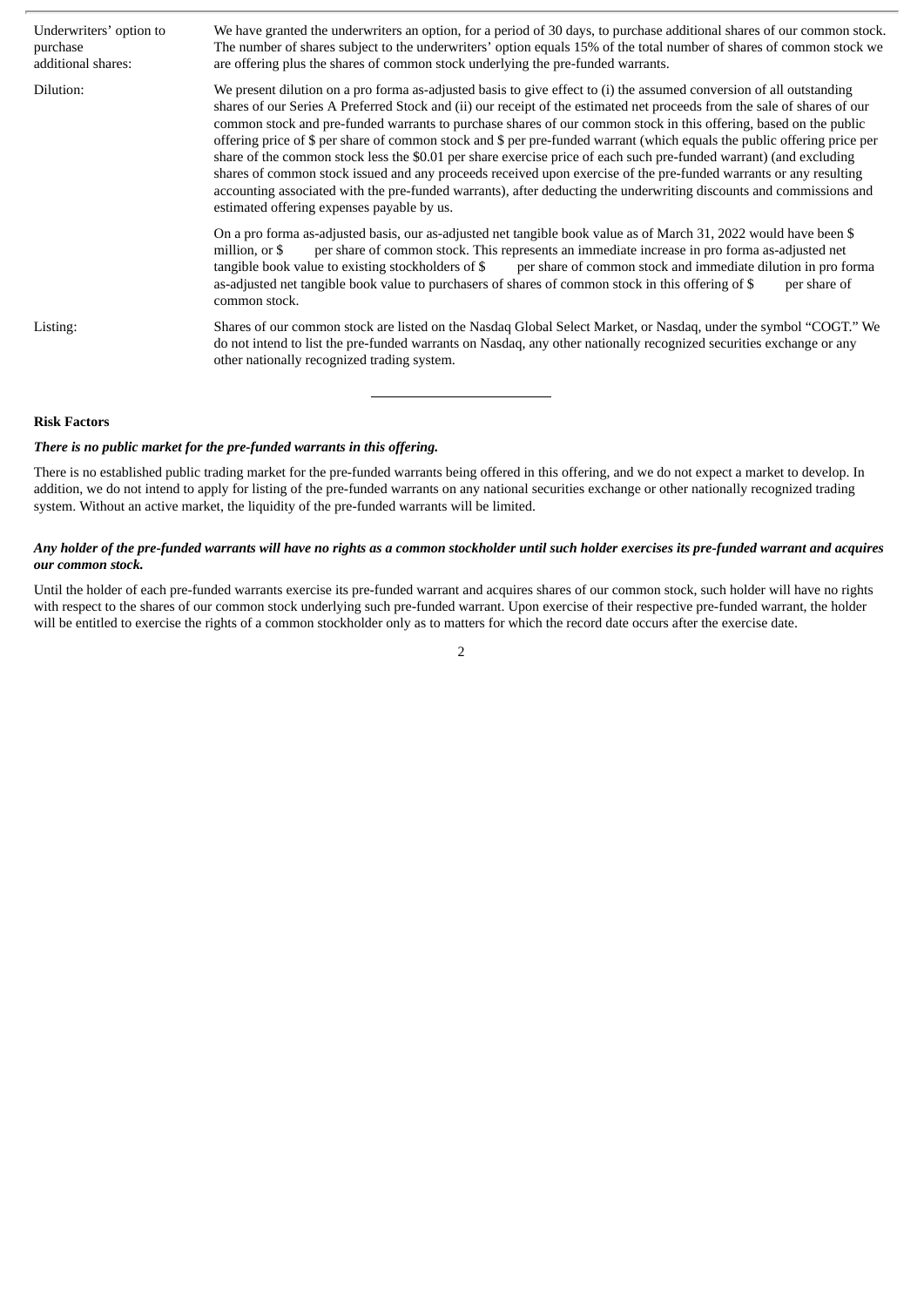## A significant holder or beneficial holder of our common stock may not be permitted to exercise the pre-funded warrant that it holds.

A holder of a pre-funded warrant will not be entitled to exercise any portion of the pre-funded warrant that, upon giving effect to such exercise, would cause the aggregate number of shares of our common stock beneficially owned by such holder (together with its affiliates and any other persons whose beneficial ownership of Common Stock would be aggregated with the holder for purposes of Section 13(d) of the Securities Exchange Act of 1934, as amended (the "Exchange Act")) to exceed 9.99% of the total number of then issued and outstanding shares of common stock, as such percentage ownership is determined in accordance with the terms of the pre-funded warrant and subject to such holder's rights under the pre-funded warrant to increase or decrease such percentage to any other percentage not in excess of 19.99% upon at least 61 days' prior notice from such holder to us. As a result, you may not be able to exercise your pre-funded warrant for shares of our common stock at a time when it would be financially beneficial for you to do so. In such a circumstance, you could seek to sell your pre-funded warrant to realize value, but you may be unable to do so in the absence of an established trading market.

### **Use of Proceeds**

We estimate that we will receive net proceeds from the issuance and sale of shares of our common stock and pre-funded warrants in this offering of approximately \$ million (or approximately \$ million if the underwriters' option to purchase up to \$22,500,000 of additional shares of common stock is exercised in full), based on the public offering price of \$ per share and after deducting the estimated underwriting discounts and commissions and estimated offering expenses payable by us. We will receive nominal proceeds, if any, upon exercise of the pre-funded warrants.

We intend to use the net proceeds from this offering for development, regulatory and commercial preparation activities relating to bezuclastinib and other product candidates, as well as for working capital and general corporate purposes. Our expected use of proceeds from this offering represents our current intentions based on our present plans and business condition.

#### **Description of Pre-Funded Warrants**

The following is a summary of the material attributes and characteristics of the pre-funded warrants. The form of pre-funded warrants will be provided to the pre-funded warrant purchasers in this offering and will be filed as an exhibit to a Current Report on Form 8-K with the Securities and Exchange Commission (the SEC) in connection with this offering. The following summary is subject in all respects to the provisions contained in the pre-funded warrants.

Each pre-funded warrant entitles the holder thereof to purchase shares of our common stock at an exercise price equal to \$0.01 per share. Each pre-funded warrant will be exercisable at any time beginning on the date of issuance. The number of shares of our common stock issuable upon exercise of pre-funded warrant is subject to adjustment upon certain corporate events, including certain stock dividends and splits, combinations, reclassifications and certain other events.

The holder of the pre-funded warrant may exercise the pre-funded warrant by delivering an exercise notice, completed and duly signed, and payment in cash of the exercise price for the number of shares of our common stock for which the pre-funded warrant is being exercised. The holder of the pre-funded warrant may also satisfy its obligation to pay the exercise price through a "cashless exercise," in which the holder receives the net value of the pre-funded warrant in shares of common stock determined according to the formula set forth in the pre-funded warrant.

3